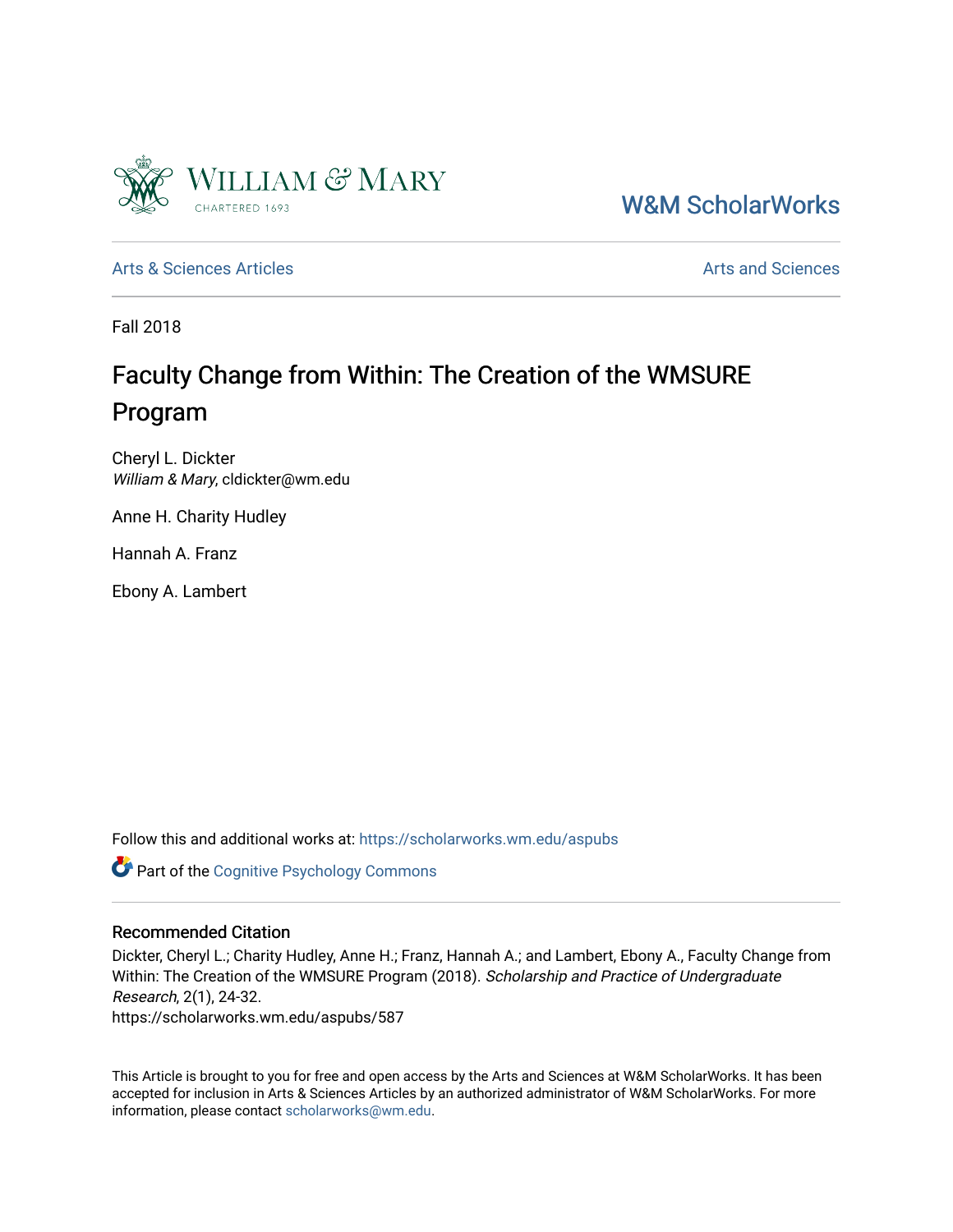# **ASSESSMENT**

# **Faculty Change from Within: The Creation of the WMSURE Program**

Cheryl L. Dickter, *College of William & Mary* Anne H. Charity Hudley, *University of California Santa Barbara* Hannah A. Franz, *College of William & Mary* Ebony A. Lambert, *Virginia Commonwealth University*

#### **Abstract**

Underrepresented students have less knowledge of research experiences available on campus and are less likely to feel supported by faculty than represented students. To address these issues and increase the number of underrepresented undergraduate researchers, faculty at the College of William & Mary created the William & Mary Scholars Undergraduate Research Experience (WMSURE). Communitybased and participatory research methods were used to work with students in developing research questions and in collecting and analyzing quantitative and qualitative data about their academic and personal experiences. This led to the development of academic and research advising services, workshops, faculty education, and research funding to support underrepresented students. This article evaluates the program. Results suggest that the WMSURE program has increased research opportunities and feelings of support on campus.

**Keywords:** *mentoring, student programming, student support, undergraduate research, underrepresented students*

**doi: 110.18833/spur/2/1/6**

### **Purpose: Addressing the Need for the Program**

Undergraduate research has been shown to be a critical factor in addressing academic success by improving the quality of learning experiences for underrepresented students (e.g., Lopatto 2007). One benefit of conducting undergraduate research is having a close working relationship with a faculty member; indeed, students who have

mentors achieve more and have better college experiences than those without mentors (Bearman et al. 2007; Clark, Harden, and Johnson 2000; Phinney et al. 2011). Previous research, however, has demonstrated that undergraduates from underrepresented racial (American Indian or Alaska Native, black or African American, Native Hawaiian or other Pacific Islander, multiracial) and ethnic (Hispanic or Latinx) backgrounds in the United States (National Institutes of Health 2015; National Science Foundation 2014) as well as students who are the first in their family to attend college (U.S. Department of Education 2018) are less likely to have research experiences in college than their peers (e.g., Russell, Hancock, and McCullough 2007). For the purposes of this article, underrepresented students are defined as those who self-identify with the racial and ethnic groups previously mentioned, as well as first-generation students.

The kind of mentoring experiences that can be forged through undergraduate research are especially important for underrepresented students. Faculty members who are themselves from underrepresented communities are ideal mentors for such students (Blake-Beard et al. 2011) but often find themselves stretched thin by other commitments. Because faculty from underrepresented communities are themselves underrepresented in the academy, they often find themselves in demand as research advisers. They, too, often require additional support (e.g., Laden and Hagedorn 2000). To complicate factors even more, at predominantly white institutions (PWIs), white faculty often lack ways to reach out to underrepresented students, even though underrepresented students may gain significant advantages from having white mentors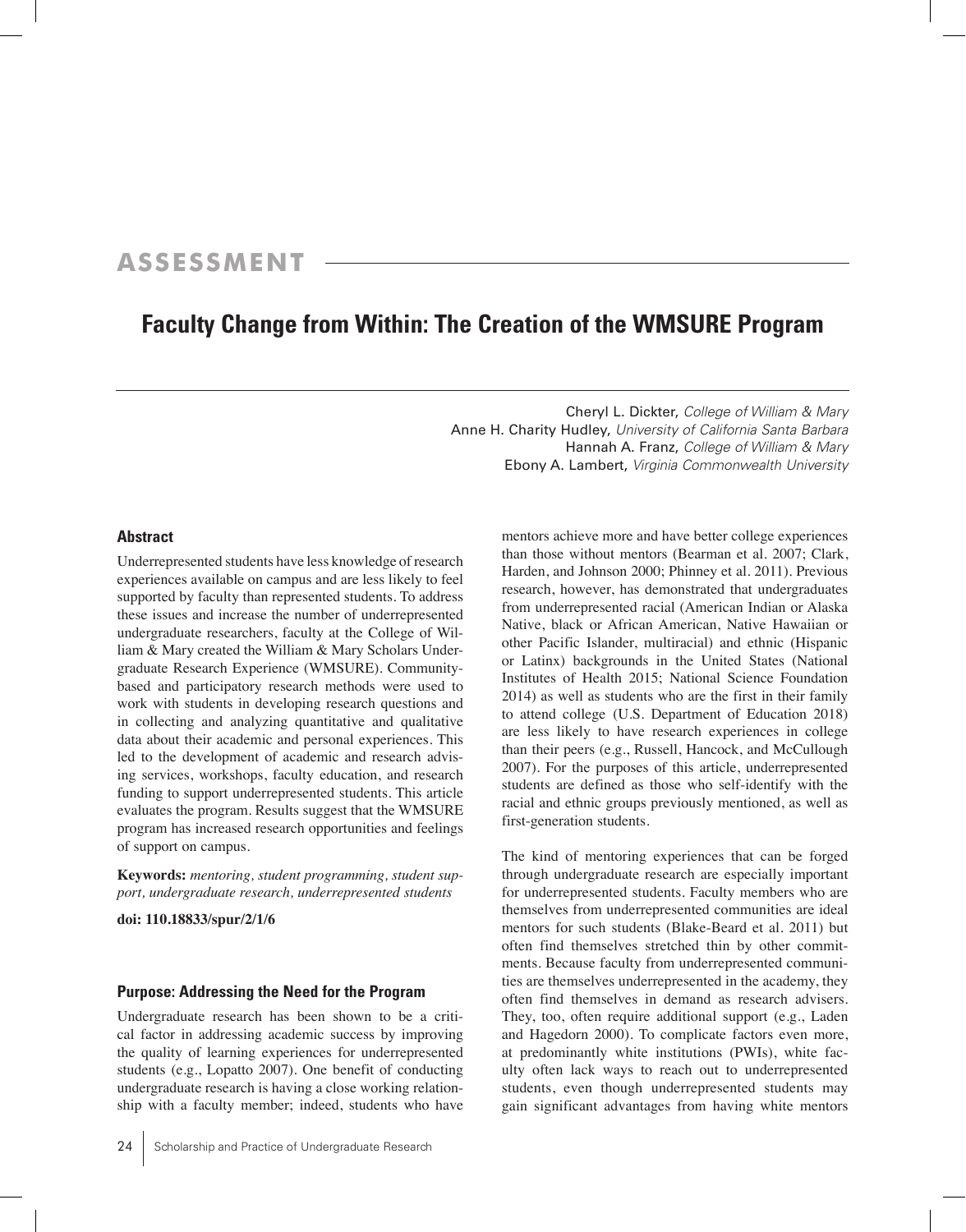(Dreher and Cox 1996; Ortiz-Walters and Gilson 2005; but see Frierson, Hargrove, and Lewis 1994; Smith, Smith, and Markham 2000). Underrepresented students, in turn, are often uncomfortable and sometimes dissuaded from approaching faculty about research opportunities and can feel isolated and unsupported at their institution. Educating faculty about ways to engage with and mentor students from disadvantaged backgrounds, then, can help support underrepresented undergraduates through quality research experiences and mentoring, and offer a way to improve the academic and social outcomes of underrepresented students. Improving these outcomes also can contribute to making more inclusive and equitable campuses and educational experiences for all students.

The College of William & Mary is a public university in the southeastern United States with a nationally acclaimed undergraduate program. It boasts a moderate size, dedicated faculty and a distinctive history that fosters close interaction among students and teachers. Yet William & Mary has a centuries-long history of reliance on slavery and the mistreatment of African American employees and students. William & Mary has been successful in increasing the diversity of its undergraduate student body from 14 percent students of color in 2001 to 29 percent today. Eleven percent of William & Mary undergraduates are the first in their families to go to college. One contributor to this achievement is the William & Mary Scholars program. Established in 2002, it draws on institutional resources to provide approximately 40 to 60 in-state scholarships in each enrolling class to academically distinguished students who have overcome unusual adversity and/or are members of groups who contribute to campus diversity. Approximately 33 percent of current students who receive the William & Mary Scholars award are first-generation students.

William & Mary has the smallest black-white student gap in graduation rates among public universities in the nation. However, there is room for improvement in the number of William & Mary Scholars who become undergraduate researchers. About 10 percent of William & Mary students conduct senior honors theses, but only about 5 percent of African American students and about 3 percent of students who self-identify as Latinx or Hispanic (including those self-identifying as Chicanx) do so. There also are disparities in research experiences between first-generation and non-first-generation students: only 30.6 percent of William & Mary first-generation students are involved in mentored research, compared to 40.8 percent of non–firstgeneration students. Underrepresented students at William & Mary also report having less knowledge about research opportunities available on campus than white students and are less likely to feel supported and mentored by faculty.

To address these issues and ensure that underrepresented students are engaging in high-impact activities in college, faculty at William & Mary created the William & Mary Scholars Undergraduate Research Experience (WMSURE). The program's goal is to increase the number of underrepresented students engaging in undergraduate research by providing formalized mentoring, academic programming, and increased research opportunities to nurture the academic skills and leadership potential of students from underrepresented backgrounds (see Figures 1 and 2). The program also was designed to help students pursue graduate scholarships and provide other educational supports specifically designated for underrepresented and first-generation students.

WMSURE is open to all William & Mary students. The majority of participants (50 to 60 each year) are incoming students who are chosen by the admissions office to



#### **Figure 1. Overview of WMSURE Components**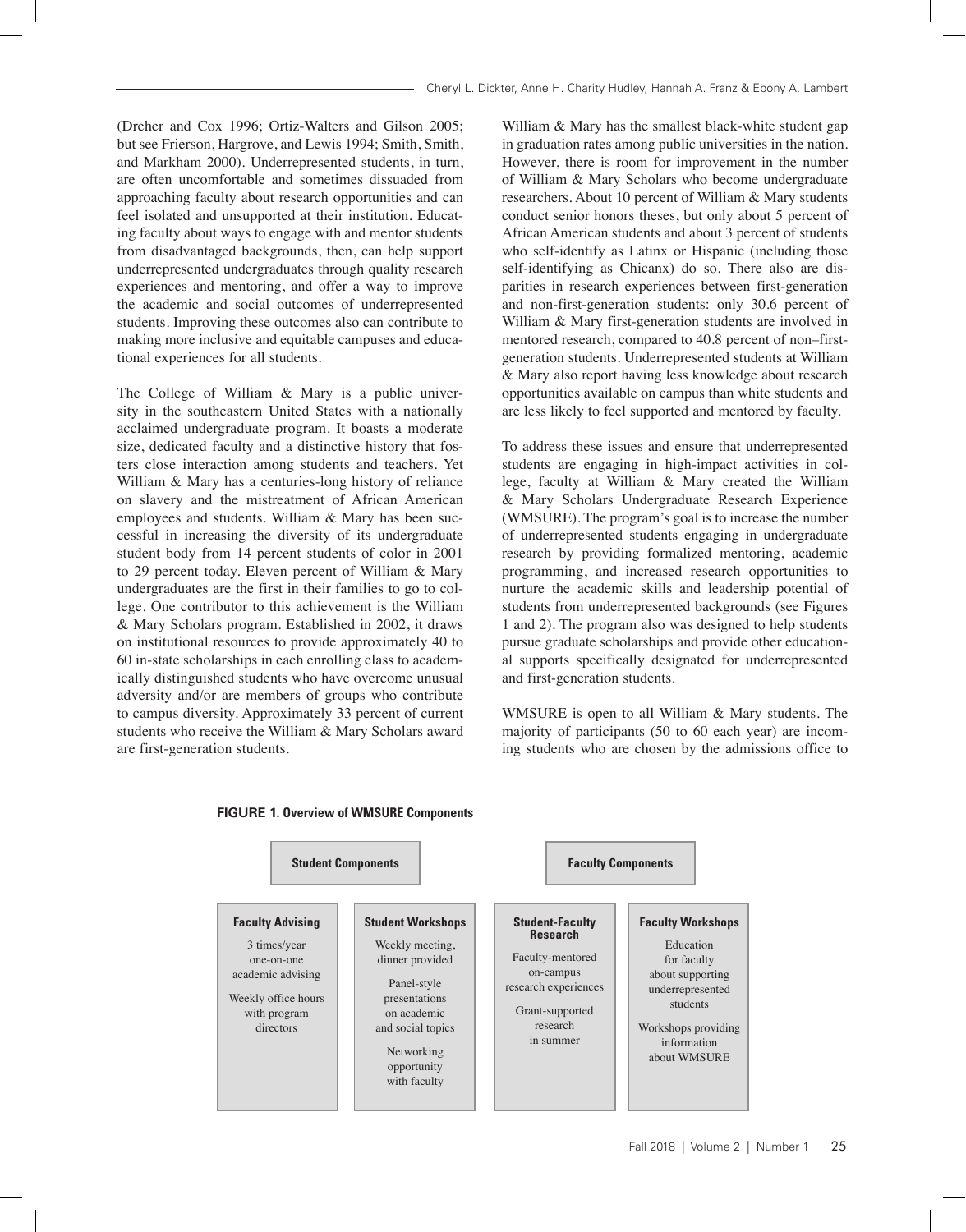**Figure 2. The WMSURE Summer Research Showcase**



WMSURE scholars present their research.

receive the William & Mary Scholarship, a merit-based scholarship that covers in-state tuition and is presented to academically distinguished students who will contribute to campus diversity or who have overcome unusual adversity and are members of underrepresented groups.

Although other colleges and universities have successfully designed and implemented programs focusing on underrepresented students that have led to student success, the authors used community-based research methods, codesigned with WMSURE students, to collect information from a representative sample of underrepresented students at William & Mary to build a program that would address the specific needs of William & Mary students. They worked with undergraduate students, including article coauthor Ebony Lambert, as research collaborators, identifying the most frequent components of and challenges to successful research experiences. Students were thus active throughout the research process, collaborating on research questions, research design, participant recruitment, data collection, and data analysis, as well as designing the subsequent WMSURE events.

Mixed-methods investigations were conducted using qualitative and quantitative measures to identify the successes of underrepresented students, as well as the barriers that they face at William & Mary. Sixty-five students completed an online survey that assessed their experiences with research and mentorship and examined their perceptions of support from students and faculty. Psychological constructs of stereotype threat and solo status also were evaluated with validated measures. The responses of underrepresented students were compared to those of represented students. *Stereotype threat* is the experience faced by individuals when they think about the risk of confirming negative stereotypes about their group (Steele and Aronson 1995); this was measured to assess potential challenges to academic success. *Solo status* is the experience of being the only member of a

particular sociocultural group in a setting such as a classroom (Lord and Saenz 1985), which can lead underrepresented students at a primarily white institution to feel that their perspectives are not acknowledged. In addition to these quantitative data, qualitative data were gathered via interviews and focus groups to get a richer sense of the empirical data. From these data, the specific needs of students were identified to create WMSURE. This mixed-methods approach allowed for personalization of the program around educational experiences, academic goals, and engagement of students throughout all four years of their college experience. To illustrate how these data were used to create the program, each element is described in the next section.

#### **WMSURE: Mentoring and Advising**

One of the first elements of the program recognized as critical was mentoring from faculty members. Data showed that 50 percent of underrepresented students stated that they did not receive mentorship from faculty. As mentorship is such an important part of academic success in college, WMSURE created a cohort of mentors from research faculty in different departments and programs throughout the campus. This group, designated WMSURE mentors, works directly with students (rather than staff, who are assigned to roles that focus on diversity, inclusion, or student success). Mentors are selected based on their previous record of support for students from underrepresented groups and are provided with professional development on specific issues reported by underrepresented students at William & Mary. Some of these mentors also serve as first-year advisers to incoming scholars. These advisers initiate communication before the students' first year via email. In-person meetings commence once students arrive on campus, before classes begin (see Figure 3). This early contact allows students to establish a relationship with a faculty member whom they can ask both academic and personal questions. Furthermore, faculty mentors work to make policy changes on behalf of the students at the department and college levels.

### **WMSURE: Weekly Student Workshops**

Data also suggested that weekly workshops, where students can obtain support and learn about issues in academia, would be important to mentoring and helping students become successful academic researchers. To this end, WMSURE developed weekly workshops addressing academic topics (e.g., writing, time management) based on the data (see Figure 4). Because research identified that underrepresented students at William & Mary report discrimination and negative experiences on campus, several workshops also were created to address issues of solo status, stereotype threat, and racial discrimination, giving students multiple tools for use in confronting academic and social challenges. In addition to the collection of data via a survey, conversations were held with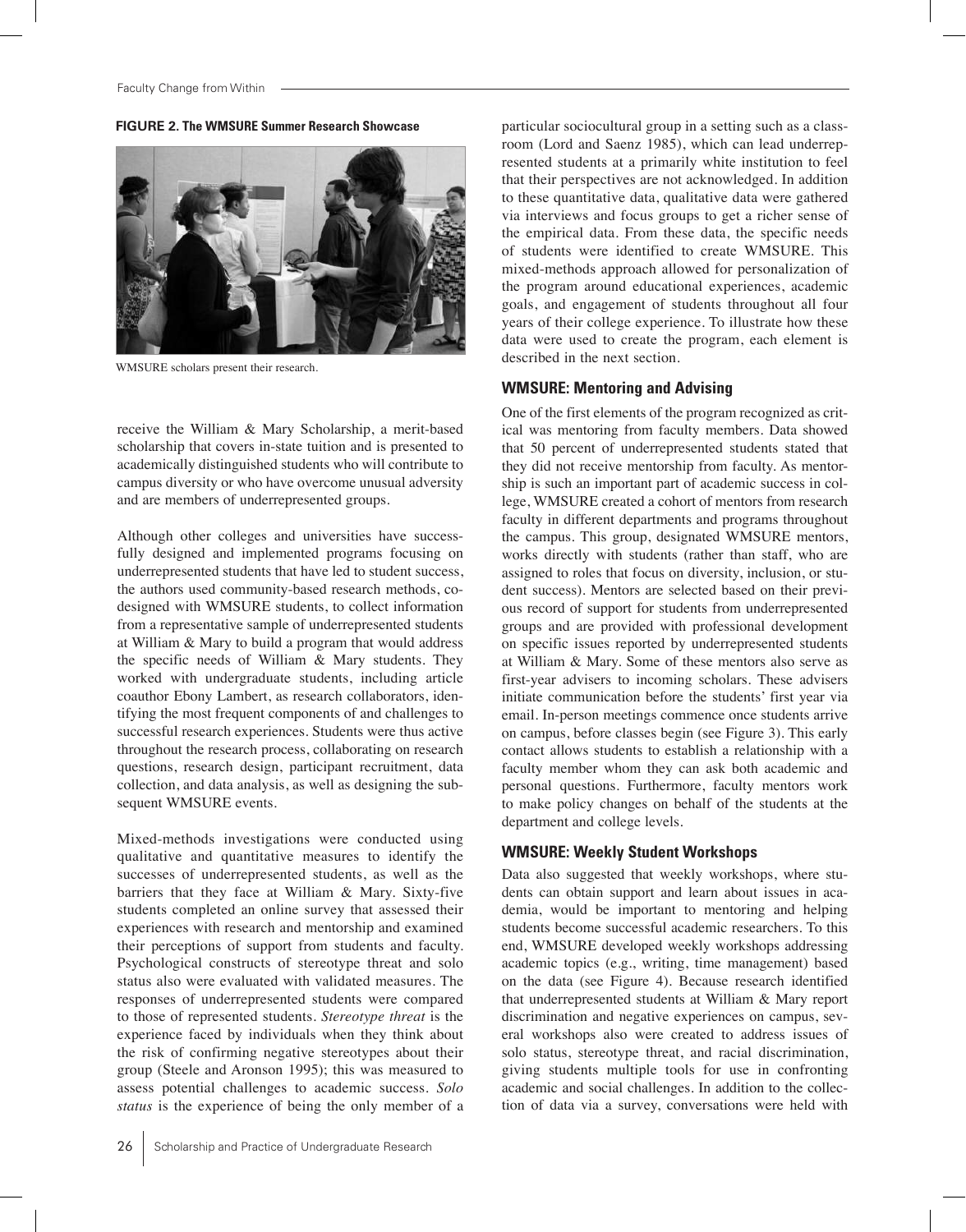

**Figure 3. WMSURE Scholars in the WMSURE Lounge**

The space includes a meeting room and two large offices. The physical space gives the program cohesion and serves as an informal meeting space for students as well as a formal place to meet WMSURE faculty.

**Figure 4. A WMSURE Student Workshop**



William & Mary Provost Michael Halleran welcomes a new class of WMSURE scholars to the college.

underrepresented students in research spaces and classrooms, and during office hours, to assess their needs. Using this information as well as programming from similar programs across the country (e.g., Meyerhoff Scholars Program at the University of Maryland, Baltimore County 2018), the article authors also included workshops geared for students transitioning from high school to college. These workshops focused particularly on underrepresented minority and first-generation students, covering such topics as time and energy management, financial planning, library resources, finding and communicating with faculty advisers, writing research papers, presenting research, and preparing for graduate and professional school. Community-based learning and the use of research for the public good were emphasized to ensure that students could engage with the various social inequities they encountered as both scholars and active citizens. Workshops were scheduled to correspond to students' trajectories throughout the year, including deadlines for exams, research grants, graduate school applications, and declaration of majors. Each workshop included a presentation with a panel of faculty, staff, and/or students with expertise on the specific topic. This presentation was followed by small-group advising and networking, with the purpose of establishing an informal cohort of students and interacting with faculty in a less formal setting, which could lead to faculty-student research collaborations. This model continues to be used to the present, with the topics modified each year based on informal and formal feedback; students thus drive the workshops. WMSURE faculty mentors also attend the workshops and learn about topics affecting students.

# **WMSURE: Faculty Workshops**

The data collected from students inform student programming and assist staff in counseling and student services as well as faculty in departments and programs that have had fewer successes with underrepresented students. In this way, a holistic approach is taken to helping students develop the tools needed to achieve their academic and social potential. This is important because, although many faculty learn how to teach their discipline in graduate school, they do not receive education relevant to understanding the needs of underrepresented students. Due to the importance of research in faculty members' work, providing compelling evidence of the issues faced by underrepresented students may be one way to help faculty understand these needs as it fits into their educational model. Examples of faculty workshop topics include reducing stereotype threat and solo status, mentoring underrepresented students, and helping students get started with undergraduate research.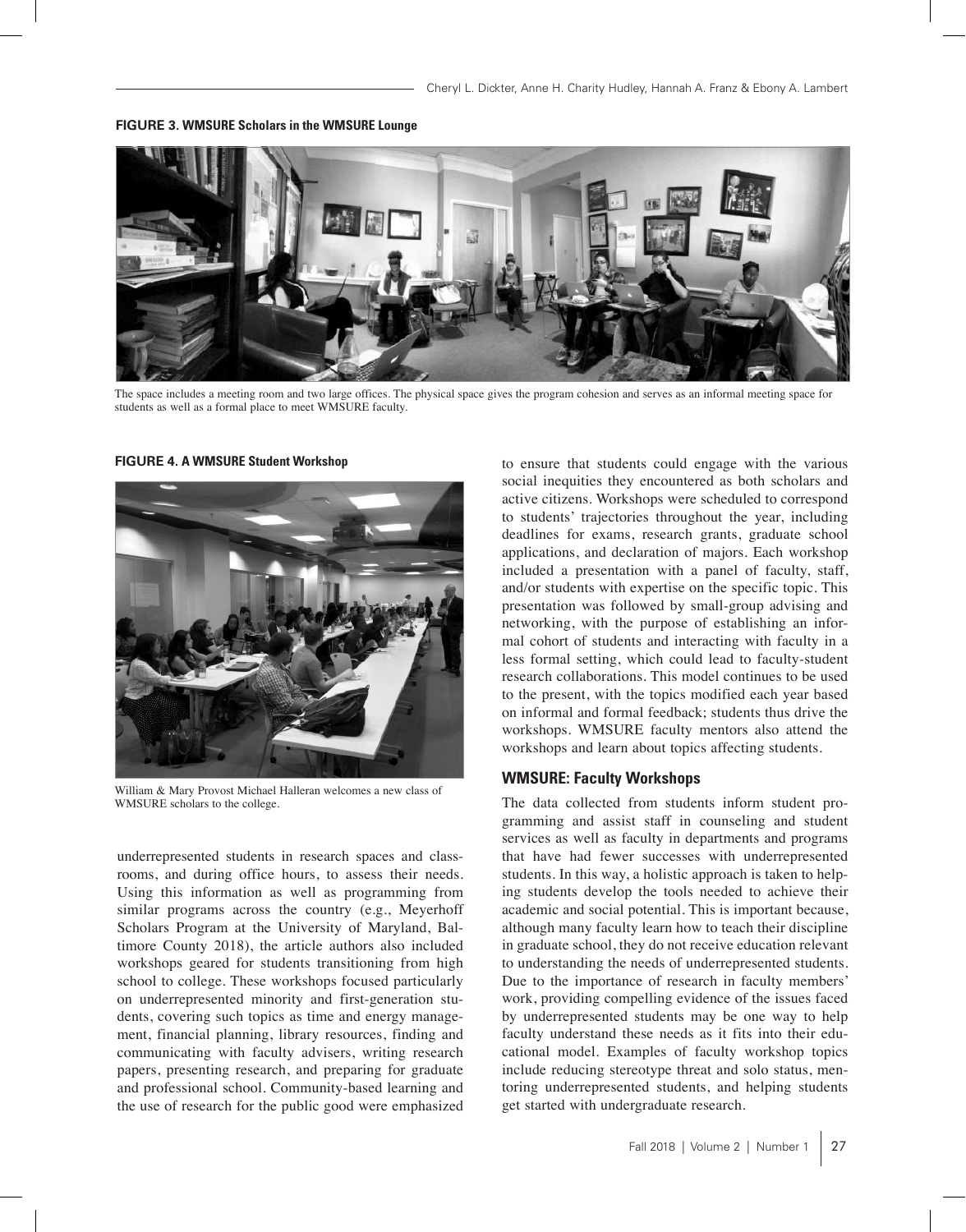#### **WMSURE: Specific Impact of Programming**

With the support of the duPont Fund, the effectiveness of the program was assessed. To this end, a quantitative survey assessed the impact of WMSURE programming on its underrepresented scholars. In year 3 of WMSURE, a survey was conducted to explore outcomes of WMSURE programming using WMSURE students (*n*  $= 42$ ; 85.7 percent female; 40.5 percent black/African American, 4.8 percent Hispanic/Latinx, 23.8 percent multiracial; 2.4 percent American Indian, 2.4 percent Asian, 23.8 percent white, 2.4 percent Middle Eastern; 26.2 percent first-generation college students) and non-WMSURE students from the same underrepresented groups ( $n = 23$ ; 55.6 percent female; 21.7 percent black/ African American, 4.3 percent Hispanic/Latinx, 17.4 percent multiracial, 4.3 percent American Indian, 8.7 percent Asian, 34.8 percent white, 8.7 percent Middle Eastern; 23.8 percent first-generation college students). Participants reported how strongly they felt supported by the faculty and students at the college. They also indicated whether they had a faculty mentor on campus, the extent to which they were interested in research, and the degree to which they felt informed about research. They also were asked about their experiences with solo status and discrimination. Specifically, students were asked to report on the likelihood of experiencing discrimination based on their social group membership, as well as the frequency with which they experienced various discriminatory acts. Also assessed was the number of internal summer research grants received by WMSURE scholars, as an index of the number of scholars immersed in fulltime research.

In addition, qualitative data were collected to further assess the impact of WMSURE programming. A WMSURE graduate assistant and a WMSURE undergraduate student designed an interview protocol and conducted interviews with WMSURE students to learn about their experiences of solo status and how the negative impacts of solo status might be mitigated (Charity Hudley et al. 2017). In collaboration with the WMSURE undergraduate student, the graduate assistant analyzed the interview data thematically according to the actions, contexts, and impacts surrounding solo status described by the scholars (see Charity Hudley et al. 2017 for a comprehensive report of these qualitative methods).

#### *Quantitative Data*

As demonstrated in Table 1, results indicated that WMSURE students felt significantly more supported by faculty than non-WMSURE students, but there were no differences in how the students felt supported by other students. WMSURE students were more likely to have a faculty mentor on campus than non-WMSURE students. WMSURE students reported being more interested in conducting research than non-WMSURE students. WMSURE students felt more informed about research than non-WMSURE students. WMSURE students felt that more discrimination existed against people with their ethnic background than non-WMSURE students, although WMSURE students reported no differences in how much discrimination they had personally experienced or in the support they had before coming to William & Mary. WMSURE students reported having fewer students of their own race in their classes on average than non-WMSURE students.

| Variable                                | <b>WMSURE</b> students | Non-WMSURE students | <b>Statistics</b>             |
|-----------------------------------------|------------------------|---------------------|-------------------------------|
| Support from faculty                    | 3.65(0.08)             | 3.04(0.18)          | $t(74) = -3.58, p = 0.001$    |
| Support from students                   | 3.51(0.64)             | 3.43(0.66)          | $t(60) = -0.46, p = 0.650$    |
| Interest in conducting research         | 3.37(0.48)             | 2.95(0.15)          | $t(68) = -2.05$ , $p = 0.046$ |
| Informed about research                 | 2.89(0.13)             | 2.30(0.21)          | $t(65) = -2.52, p = 0.014$    |
| Faculty mentor on campus                | $75.5\%$               | 50.0%               | $\chi^2 = 4.97, p = 0.026$    |
| How much discrimination exists          | 2.84(0.14)             | 2.30(0.21)          | $t(61) = -2.00, p = 0.050$    |
| Discrimination personally experienced   | 2.41 (0.80)            | 2.00(1.12)          | $t(55) = -1.58, p = 0.119$    |
| Number of students of own race in class | 2.55(0.18)             | 3.37(0.36)          | $t(59) = 2.27, p = 0.027$     |
| Support before coming to William & Mary | 2.08(1.56)             | 1.76(1.37)          | $t(59) = -0.76, p = 0.441$    |

#### **TABLE 1. Outcome Variables for WMSURE and Non-WMSURE Students**

*Note*: Numbers represent means or percentages; number in parentheses are standard errors.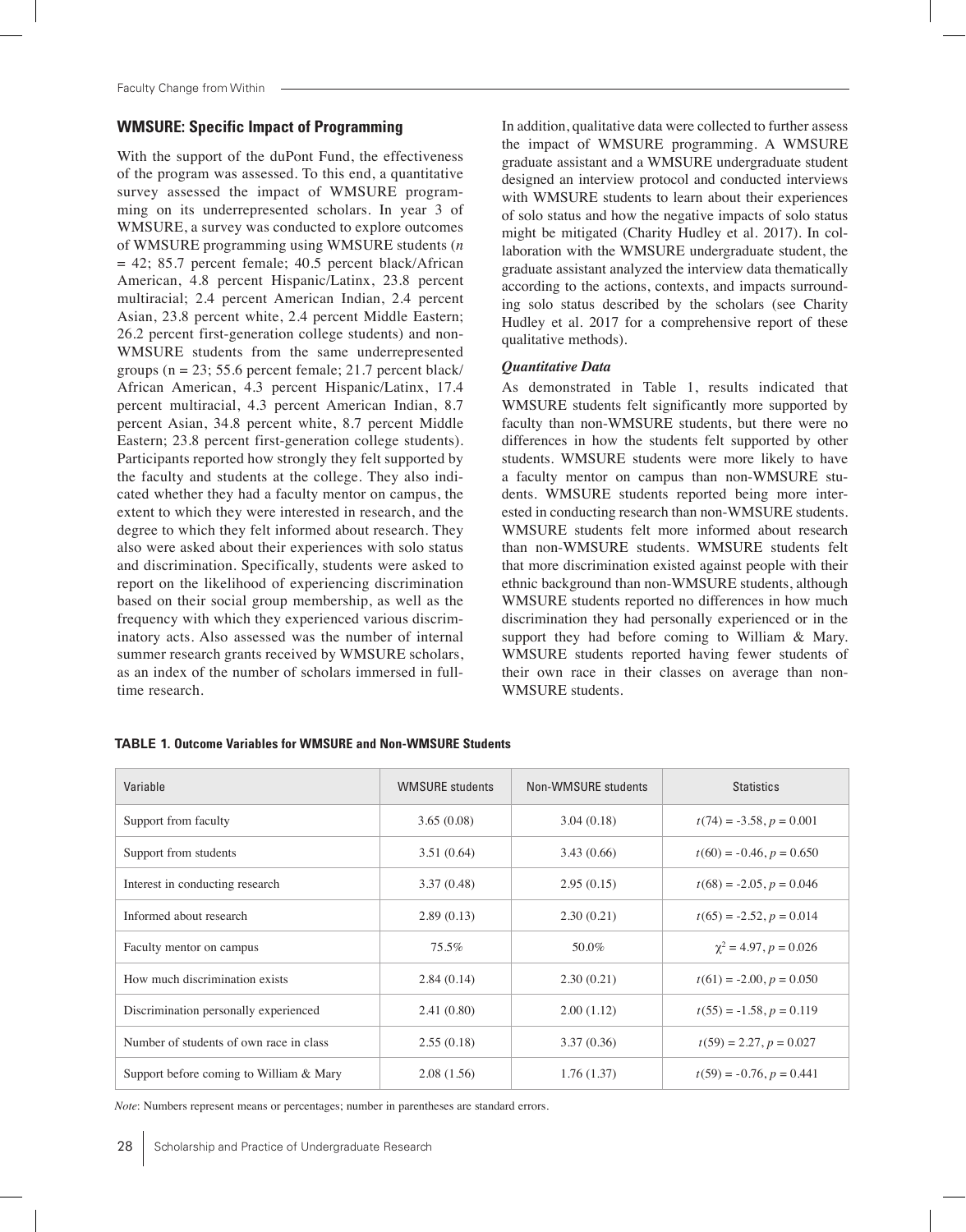A total of 10 WMSURE students received summer research grants in 2013 and 2014, 15 received funding in 2015, and 15 received in-year funding in 2016. In addition, WMSURE scholars were funded by other sources, including individual faculty grants, National Science Foundation Research Experiences for Undergraduates (REU), and NASA.

#### *Qualitative Data*

Given that empirical evidence has demonstrated a causal relationship between increases in performance apprehension and decreases in performance level in underrepresented students who experience solo status (Sekaquaptewa and Thompson 2002; Sekaquaptewa, Waldman, and Thompson 2007), interviews were conducted to assess student perspectives on how to reduce the prevalence and impact of solo status. In this community-based approach, solo status was an important topic to examine; the relevance of solo status to the WMSURE community was apparent, as several WMSURE scholars chose solo status as a topic for their own research and for WMSURE workshops. In interviews, students were asked whether they were familiar with the term *solo status*; students' definitions were consistent with being underrepresented or being in an outgroup. In addition to knowing the term, all interviewed scholars described experiencing solo status. Although scholars identified some positive effects of solo status, there was a greater focus on negative effects throughout the interviews.

WMSURE scholars described solo status as an obstacle to academic success at William & Mary (see Charity Hudley et al. 2017 for a comprehensive analysis of results). Scholars experienced solo status when their perspectives were not acknowledged, especially in academic contexts a type of intellectual solo status. WMSURE scholars explained that solo status can be mitigated when they connect with other students, faculty members, and/or the curriculum. For example, one scholar summarized this need:

 I think for African Americans to be better represented, it's not a matter of throwing financial aid at them … I think that it's more important that they get that education once they get to William and Mary, they're going to have those connections, and that they feel like they're part of that community that they're joining, to be able to be better represented, because they need to be able to be seen and be heard and you have to really nurture that feeling when they're coming to college.

Increasing the number of underrepresented students who pursue research experiences, as well as the quality of those experiences, has been imperative to the goals of WMSURE, as it aims to ensure that students feel that they are a part of the William & Mary academic community.

Scholars explained that as their comfort levels in class and with faculty increased, the negative effects of solo status were mitigated. When underrepresented students face a longer adjustment period to academic contexts than other students, inequities are created in terms of those who have immediate access to opportunities for working with faculty. Some scholars explained that their peers who did not participate in WMSURE may not have been able to adjust to solo status in classes. WMSURE has addressed this challenge by holding workshops that provide prospective students with an understanding of research and ensure that incoming students already have familiarity with the research process. Participation in WMSURE has increased since the implementation of these workshops.

#### *Case Studies: Focus on the Individual Scholar*

The profiles of two students, WMSURE Scholar 1 (2013) and WMSURE Scholar 2 (2015), illustrate the impact of WMSURE on educational equity and inclusion. At the heart of WMSURE has been the principle that each individual student matters, so their stories represent that mission. For faculty advisers mentoring students during their research experiences, the case studies illustrate the importance of understanding the full scope of students' lives and experiences. These models are especially important for faculty who come from different backgrounds than WMSURE students. Faculty learn that the precollegiate experiences of students play a big role in their understanding of available research opportunities and whether such opportunities are actually created for them. Faculty are encouraged to talk with students with these points in mind and to present opportunities to them. The case studies also provided a sense of the postcollege opportunities obtained by WMSURE students and the role of WMSURE participation and research in their experiences after graduation.

Scholar 1 is an example of a scholar who participated in a middle school program aimed at increasing the academic success of high-achieving, underrepresented minorities in high school. She was one of the few African American students in her middle school's gifted and talented program and at her very selective high school. Scholar 1's excellence followed her to William & Mary, where she was selected as a William & Mary Scholar. For her honors thesis, she examined how autism affects the ability to acquire social language variation among African American children. Scholar 1 collected speech samples from African American families where one or more of the children were on the autism spectrum. Scholar 1's participation in WMSURE allowed her to form a cohort with other WMSURE scholars across disciplines that supported her in her research and graduate application process. Scholar 1 earned the award for the most outstanding Phi Beta Kappa initiate and was a consummate role model to other WMSURE participants. She went on to earn a master's of science degree in speech-language pathology at Vanderbilt University. Upon completion of her graduate study, the Vanderbilt Department of Hearing and Speech Science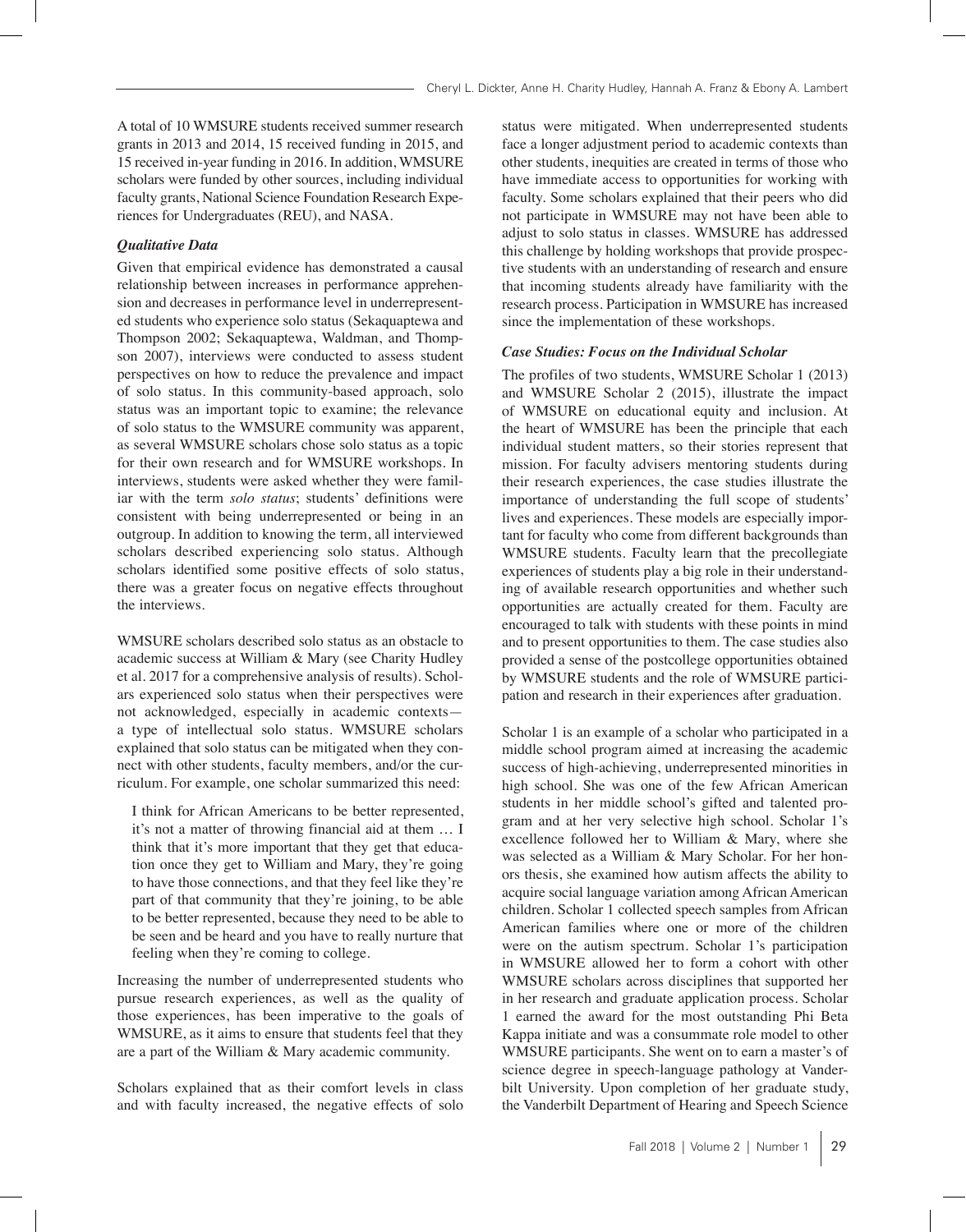selected her to receive the award for outstanding clinical and academic achievements in speech-language pathology. She is now a speech-language pathologist at MD Anderson Cancer Center in Houston, Texas. She plans to focus her career in speech pathology on serving veterans with communication disorders.

Scholar 2 is an example of a white, first-generation student who found WMSURE and then became a mentor to other WMSURE students. He bravely reminded everyone of the experiences and needs of white, first-generation students who may go unnoticed, particularly on elite college campuses, where their race puts them in the dominant group, but their social status does not. Scholar 2 researched the history of coal mining to gain a better understanding of the issues facing his home state, writing an honors thesis on the history of the largest mining disaster in Europe. He received more than \$12,000 in grants to fund his research projects and helped expand the WMSURE programming to include workshops that addressed the social and academic challenges of transitioning to college for those from rural, low-income backgrounds. Following graduation, Scholar 2 wanted to expand college access in his home state. He returned home to help his family and took a position with the West Virginia Higher Education Commission, where he oversaw the successful expansion of financial aid initiatives aimed at increasing overall college enrollment and support among traditional and nontraditional students. He now attends the Harvard Graduate School of Education.

These case studies highlight how WMSURE programming supported high-achieving students from underrepresented backgrounds with particular research opportunities and programming, tailored by feedback, to their intellectual, social, and emotional needs. Using this community-participation, research-based model, these students were able to share their experiences with other students in a formal manner through their participation in the WMSURE program.

#### **Discussion**

The quantitative and qualitative data collected from WMSURE students provided a fuller sense of the nuanced challenges and barriers faced by underrepresented students at William & Mary. The initial data collected helped inform the development of mentoring and advising services, workshops, faculty education, and research funding to support underrepresented undergraduates. Results suggest that institutions must provide comprehensive support for underrepresented scholars that includes these elements. The article authors encourage institutions to use community-based research to build a program that addresses the specific needs of their students. At William & Mary, workshops were developed to ensure that students would find their perspectives acknowledged in a scholarly context, as WMSURE focuses on research in multiple disciplines with varied approaches, with particular attention to any voices, lenses, and perspectives that are not represented in current research paradigms. The workshops designed for WMSURE emphasized the importance of underrepresented perspectives in research, framing student perspectives that differ from current paradigms not as deficits but as strengths that should inform bodies of research across disciplines. Workshops also focus on topics—including solo status—that, although pertinent to the experiences of many underrepresented students, may go overlooked in other academic venues.

This study also provides insights into the characterization of the students and the program; however, these are limited based on the inability to determine a causal difference between groups. The preliminary evaluation suggests, however, that the WMSURE program may have improved outcomes of interest and that it presents a model that other schools can adapt through the use of community-based participatory research methods that allow for real-time mixed-methods analysis of the student experience.

### **Lessons Learned and Future Directions**

As the WMSURE program is implemented and further developed, it is important to continue assessing its impact on current students. Success of the program is based on providing as many WMSURE scholars as possible with high-quality, faculty-mentored research experiences. The quality of these research experiences is continually assessed. This feedback is used to implement programming that enhances these experiences. Faculty advisers are educated about what they can do to improve facultystudent research. For example, a small cohort of faculty was chosen to work with two to four WMSURE students each year, supported by a grant from the Andrew W. Mellon Foundation; these faculty advisers meet as a group and also attend workshops on a regular basis to exchange information on improving their advisees' research experiences. Students' feelings of support and belonging on campus are assessed annually, and WMSURE programming is changed as necessary. Based on this feedback, for example, the number of workshops focused on dealing with race-related issues such as discrimination and campus climate was increased this year.

On a university-wide level, work with faculty continues to expand this model of undergraduate research across William & Mary through enhancement of teaching that is focused on increasing underrepresented students' access to high-impact experiences such as undergraduate research. For example, presentations were given this year to several departments on mentoring underrepresented undergraduates, and a presentation on WMSURE was conducted for chairs of departments and programs in the arts and sciences.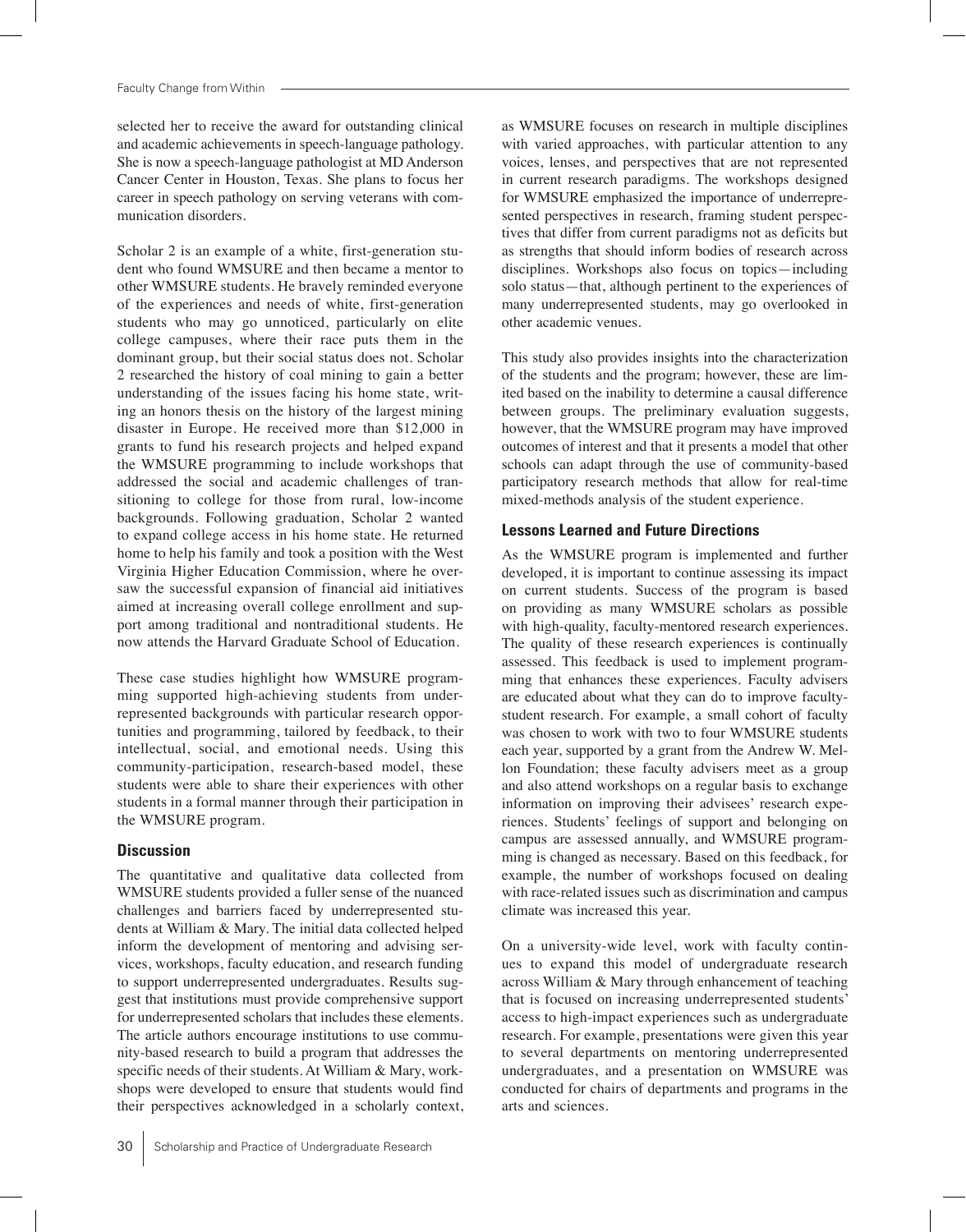Cheryl L. Dickter, Anne H. Charity Hudley, Hannah A. Franz & Ebony A. Lambert

Additionally, the success of WMSURE has been shared with other institutions so that they may adapt the model for their underrepresented students. The research conducted with the students led to *The Indispensable Guide to Undergraduate Research: Success in and Beyond College* (Charity Hudley et al. 2017); more than 20 WMSURE students wrote vignettes for the book. This research-based guide seeks to advise first- and second-year college students, with a focus on the needs and interests of students who are underrepresented in college. In addition, the Andrew W. Mellon Foundation recently awarded William & Mary a grant to allow for the expansion of WMSURE. This provides funding for a group of faculty for student-led projects, as well as the hiring of an associate director of the program to oversee day-to-day activities and expand the program. Work is underway on adapting the model at other institutions, such as the University of California Santa Barbara. The same evidence-based model will be used in which the experiences and needs of students and faculty are assessed, which will in turn inform the design of the program, including the nature of the research opportunities and workshops. Research will continue, especially, to examine student success, specifically with regard to undergraduate research opportunities, students' feelings of support and belonging, and students' desires to pursue graduate programs. Creating communication across institutions, including lessons learned, will allow refinement of the model for specific types of institutions. As research proceeds to examine ways to ensure student success, it is imperative that students and faculty from different universities work together to talk about supporting undergraduate research and to learn from each other.

#### **References**

Bearman, Steve, Stacy Blake-Beard, Laurie Hunt, and Faye J. Crosby. 2007. "Future Mentoring Research: Cutting Across Mentoring Themes and Contexts." In *The Blackwell Handbook of Mentoring*, ed. Tammy D. Allen and Lillian T. Eby, 519–547. Oxford: Blackwell. doi: 10.1111/b.9781405133739.2007.x

Blake-Beard, Stacy, Melissa L. Bayne, Faye J. Crosby, and Carol B. Muller. 2011. "Matching by Race and Gender in Mentoring Relationships: Keeping Our Eyes on the Prize." *Journal of Social Issues* 67: 622–643. doi: 10.1111/j.1540-4560.2011.01717.x

Charity Hudley, Anne H., Cheryl Dickter, Hannah A. Franz, Ebony Lambert, and Marvin Shelton. 2017. "Assessing and Mitigating Solo Status and Stereotype Threat among High Achieving African American Students: A Mixed-Methods Approach." Submitted for publication.

Clark, Richard A., Sherry L. Harden, and W. Brad Johnson. 2000. "Mentor Relationships in Clinical Psychology Doctoral Training: Results of a National Survey." *Teaching of Psychology* 27: 262–268. doi: 10.1207/s15328023top2704\_04

Dreher, George F., and Taylor H. Cox Jr. 1996. "Race, Gender, and Opportunity: A Study of Compensation Attainment and the Establishment of Mentoring Relationships." *Journal of Applied Psychology* 81: 297–308. doi: 10.1037//0021-9010.81.3.297

Frierson, Henry T., Byron K. Hargrove, and Nicole R. Lewis. 1994. "Black Summer Research Students' Perceptions Related to Research Mentors' Race and Gender." *Journal of College Student Development* 35: 475–480.

Laden, Berta Vigil, and Linda Serra Hagedorn. 2000. "Job Satisfaction among Faculty of Color in Academe: Individual Survivors or Institutional Transformers?" *New Directions for Institutional Research* 2000(105): 57–66. doi: 10.1002/ir.10505

Lopatto, David. 2007. "Undergraduate Research Experiences Support Science Career Decisions and Active Learning." *CBE– Life Sciences Education* 6: 297–306. doi: 10.1187/cbe.07-06-0039

Lord, Charles G., and Delia S. Saenz. 1985. "Memory Deficits and Memory Surfeits: Differential Cognitive Consequences of Tokenism for Tokens and Observers." *Journal of Personality and Social Psychology* 49: 918–926. doi: 10.1037//0022- 3514.49.4.918

National Institutes of Health. 2015. "Racial and Ethnic Categories and Definitions for NIH Diversity Programs and for Other Reporting Purposes." https://grants.nih.gov/grants/guide/noticefiles/NOT-OD-15-089.html

National Science Foundation. 2014. "Women, Minorities, and Persons with Disabilities in Science and Engineering." https:// www.nsf.gov/statistics/2017/nsf17310/digest/introduction

Ortiz-Walters, Rowena, and Lucy L. Gilson. 2005. "Mentoring in Academia: An Examination of the Experiences of Protégés of Color." *Journal of Vocational Behavior* 67: 459–475. doi: 10.1016/j.jvb.2004.09.004

Phinney, Jean S., Cidhinnia M. Torres Campos, Delia M. Padilla Kallemeyn, and Chami Kim. 2011. "Processes and Outcomes of a Mentoring Program for Latino College Freshmen." *Journal of Social Issues* 67: 599–621. doi: 10.1111/j.1540- 4560.2011.01716.x

Russell, Susan H., Mary P. Hancock, and James McCullough. 2007. "Benefits of Undergraduate Research Experiences." *Science* 316: 548–549. doi: 10.1126/science.1140384

Sekaquaptewa, Denise, and Mischa Thompson. 2002. "The Differential Effects of Solo Status on Members of High- and Low-Status Groups." *Personality and Social Psychology Bulletin* 28: 694–707. doi: 10.1177/0146167202288013

Sekaquaptewa, Denise, Andrew Waldman, and Mischa Thompson. 2007. "Solo Status and Self-Construal: Being Distinctive Influences Racial Self-Construal and Performance Apprehension in African American Women." *Cultural Diversity and Ethnic Minority Psychology* 13: 321. doi: 10.1037/1099-9809.13.4.321

Smith, Janice Witt, Wanda J. Smith, and Steven E. Markham. 2000. "Diversity Issues in Mentoring Academic Faculty." *Journal of Career Development* 26: 251–262. doi: 10.1177/089484530002600402

Steele, Claude M., and Joshua Aronson. 1995. "Stereotype Threat and the Intellectual Test Performance of African Americans." *Journal of Personality and Social Psychology* 69: 797. doi: 10.1037//0022-3514.69.5.797

University of Maryland, Baltimore County. 2018. "Meyerhoff Scholars Program." https://meyerhoff.umbc.edu